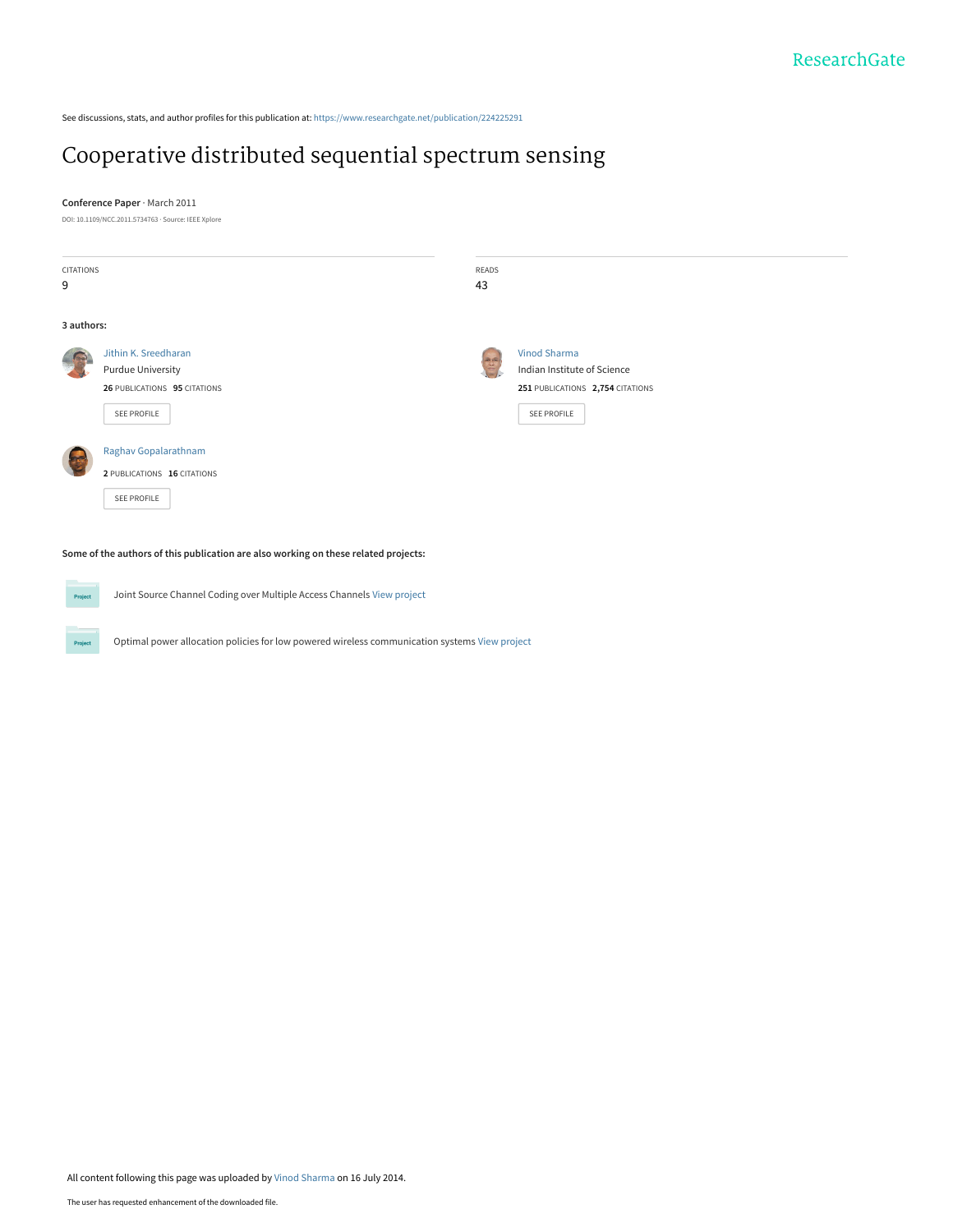# Cooperative Distributed Sequential Spectrum Sensing

Jithin K S and Vinod Sharma Department of Electrical Communication Engineering Indian Institute of Science Bangalore 560012, India Email: {jithin,vinod}@ece.iisc.ernet.in

Raghav Gopalarathnam Department of Electrical Engineering Indian Institute of Technology Madras Chennai 600036, India Email: ee07b028@smail.iitm.ac.in

*Abstract*—We consider cooperative spectrum sensing for cognitive radios. We develop an energy efficient detector with low detection delay using sequential hypothesis testing. Sequential Probability Ratio Test (SPRT) is used at both the local nodes and the fusion center. We also analyse the performance of this algorithm and compare with the simulations. Modelling uncertainties in the distribution parameters are considered. Slow fading with and without perfect channel state information at the cognitive radios is taken into account.

*Keywords- Cognitive Radio, Spectrum Sensing, Cooperative Distributed Algorithm, SPRT.*

# I. INTRODUCTION

Cognitive Radio has evolved as a working solution for the scarcity of spectrum due to the proliferation of wireless services. Cognitive Radios (CRs) access the spectrum licensed to other service providers opportunistically without interference to the existing communication services. For this the Cognitive users sense the spectrum to detect the usage of the channel by the primary (licensed) users. However due to the inherent transmission impairments of wireless channels and strict spectrum sensing requirements for Cognitive Radios [17] spectrum sensing has become one of the main challenges faced by them.

Cooperative spectrum sensing ([20], [23]) in which different cognitive radios interact with each other, is proposed as an answer to the problems caused by multipath fading, shadowing and hidden node problem in single node spectrum sensing methods. Also it improves the probability of false alarm and the probability of miss-detection. These are achieved via the exploitation of spatial diversity among the Cognitive users.

Cooperative spectrum sensing can be either centralized or decentralized [23]. In the centralized algorithm a central unit gathers sensing data from the Cognitive Radios and identifies the spectrum usage ([23], [15]). On the other hand, in the decentralized case each secondary user collects observations, makes a local decision or a summary statistic and sends to a fusion node to make the final decision. The information that is exchanged between the secondary users and the fusion node can be a soft decision (summary statistic) or a hard decision [15]. Soft decisions can give better gains at the fusion center but also consume higher bandwidth at the control channels

This work is partially supported by a grant from MCIT, Govt. of India

(used for sharing information among secondary users). However hard decisions provide as good a performance as soft decisions when the number of cooperative users increases [5].

Spectrum sensing algorithms used at a node can use a fixed sample size (one shot) or sequential detection ([8], [10], [16], [23]). In case of fixed sample size detectors with the complete knowledge of primary signal, matched filter is the optimal detector that maximises the SNR. When the only known apriori information is the noise power, the energy detector is optimal. Sequential detection can provide better performance [12]. In the sequential approach one can consider detecting when a primary turns ON (or OFF) (change detection) or just the hypothesis testing whether the primary is ON or OFF. Sequential change detection is well studied in ([2], [7],  $[10]$ ,  $[12]$ ). In sequential hypothesis testing  $([6]$ ,  $[9]$ ,  $[16]$ ) one considers the case where the status of the primary channel is known to change very slowly, e.g., detecting occupancy of a TV transmission. Usage of idle TV bands by the Cognitive network is being targeted as the first application for cognitive radio. In this setup Walds'Sequential Probability Ratio Test (SPRT) provides the optimal performance for a single node ([14], [22]). [23] has an extensive survey of spectrum sensing methods. Other spectrum sensing schemes include methods based on higher order statistics [13], wavelet transforms [18] and compressed sensing [19].

We use the sequential hypothesis testing framework in the cooperative setup. We use SPRT at each local node and again at the fusion center. This has been motivated by our previous algorithm, DualCUSUM used for distributed change detection [1]. Thus we will call this algorithm DualSPRT. However this has been studied in ([9] and [16]) as well. But unlike ([9], [16]) we also provide theoretical analysis of this algorithm and consider the effect of fading in the channel between the primary and secondary nodes. We also model the receiver noise at the fusion node and use physical layer fusion to reduce the transmission time of the decisions by the local nodes to the fusion node.

This paper is organised as follows. Section II describes the model. Section III starts with the DualSPRT algorithm. Simulation results and analysis are also provided in Section III. Then we consider the case where the SNRs are different at different Cognitive Radios. The received SNR may or may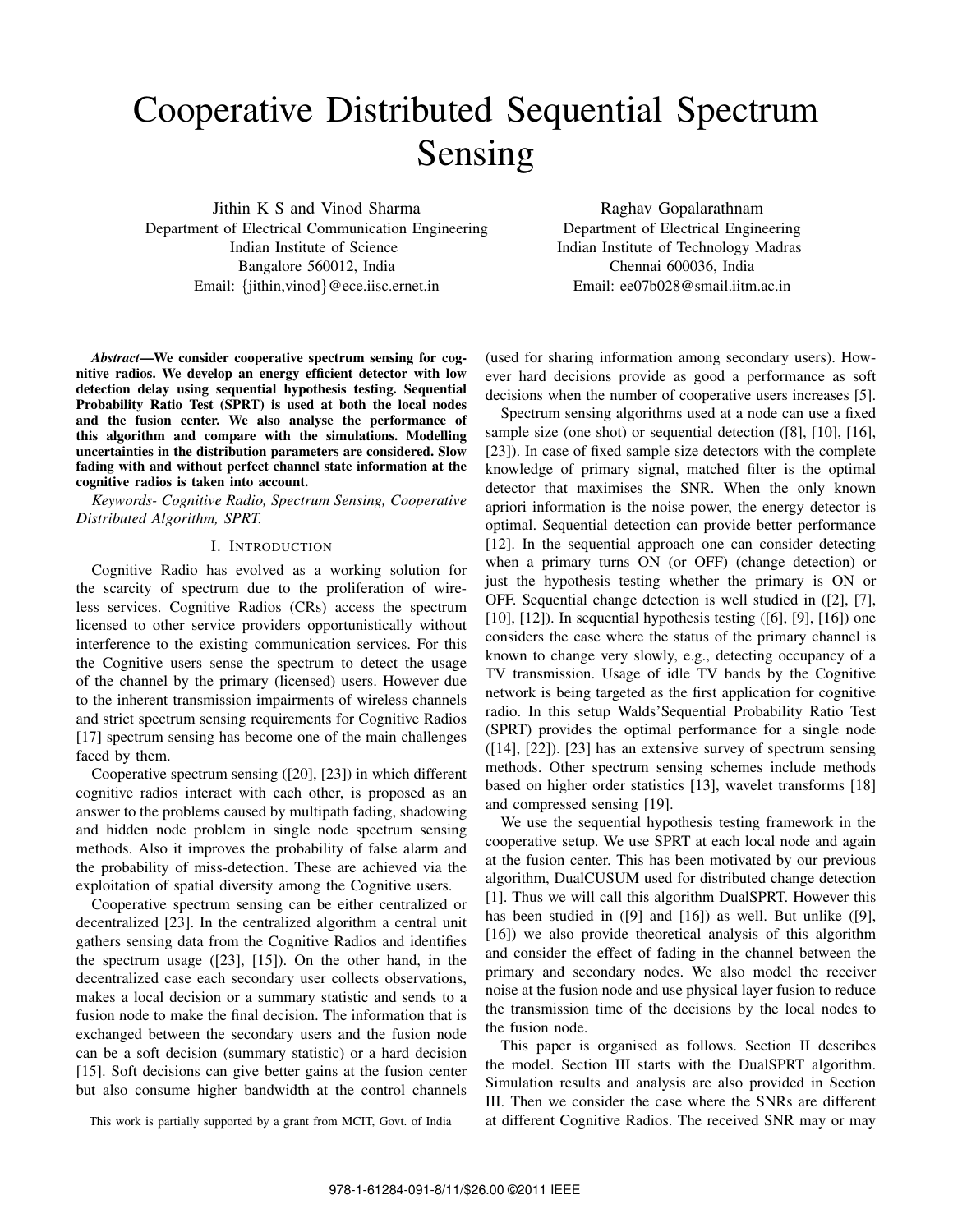not be known to the CR nodes. In Section IV we introduce fading at the channel between the primary transmitter and the Cognitive Radios. The channel gains may not be available to the local secondary nodes. Section V concludes the paper.

# II. SYSTEM MODEL

We consider a Cognitive Radio system with one primary transmitter and  $L$  secondary users. The  $L$  nodes sense the channel to detect the spectral holes. The decisions made by the secondary users are transmitted to a fusion node via a Multiple Access Channel (MAC) for it to make a final decision.

Let  $X_{k,l}$  be the observation made at secondary user l at time k. The  $\{X_{k,l}, k \geq 1\}$  are independent and identically distributed (iid). It is assumed that the observations are independent across Cognitive Radios. Based on  $\{X_{n,l}, n \leq k\}$ the secondary user l transmits  $Y_{k,l}$  to the fusion node. It is assumed that the secondary nodes are synchronised so that the fusion node receives  $Y_k = \sum_{l=1}^{L} Y_{k,l} + Z_k$ , where  $\{Z_k\}$ is iid receiver noise. The fusion center uses  ${Y_k}$  and makes a decision. The observations  $\{X_{k,l}\}\$  depend on whether the primary is transmitting (Hypothesis  $H_1$ ) or not (Hypothesis  $H_0$ ) as

$$
X_{k,l} = \begin{cases} Z_{k,l}, & k = 1, 2, ..., \text{ under } H_0 \\ h_l S_k + Z_{k,l}, & k = 1, 2, ..., \text{ under } H_1 \end{cases}
$$
 (1)

where  $h_l$  is the channel gain of the  $l^{th}$  user,  $S_k$  is the primary signal and  $Z_{k,l}$  is the observation noise at the  $l^{th}$  user at time k. We assume  $\{Z_{k,l}, k \geq 1\}$  are iid. Let N be the time to decide on the hypothesis by the fusion node. We assume that  $N$  is much less than the coherence time of the channel so that the slow fading assumption is valid. This means that  $h_l$ is random but remains constant during the spectrum sensing duration.

The general problem is to develop a distributed algorithm in the above setup which solves the problem:

$$
\min E_{DD} \stackrel{\triangle}{=} E[N|H_i],
$$
\nsubject to  $P_{FA} \leq \alpha$ 

where  $H_i$  is the true hypothesis,  $i = \{0, 1\}$  and  $P_{FA}$  is the probability of false alarm, i.e., probability of making a wrong decision. We will separately consider  $E[N|H_1]$  and  $E[N|H_0]$ . It is well known that for a single node case  $(L = 1)$  Wald's SPRT performs optimally in terms of reducing  $E[N|H_1]$  and  $E[N|H_0]$  for a given  $P_{FA}$ . Motivated by the good performance of DualCUSUM in ([1], [8]) and the optimality of SPRT for a single node, we propose using DualSPRT in the next section and study its performance.

#### III. DUALSPRT ALGORITHM

To explain the setup and analysis we start with the simple case, where the channel gains,  $h_l = 1$  for all l's. We will consider fading in the next section. DualSPRT is as follows:

1) Secondary node, l, runs SPRT algorithm,

$$
W_{0,l} = 0
$$
  
 
$$
W_{k,l} = W_{k-1,l} + \log[f_{1,l}(X_{k,l})/f_{0,l}(X_{k,l})], k \ge 1
$$
 (3)

where  $f_{1,l}$  is the density of  $X_{k,l}$  under  $H_1$  and  $f_{0,l}$  is the density of  $X_{k,l}$  under  $H_0$ .

- 2) Secondary node *l* transmits a constant  $b_1$  at time k if  $W_{k,l} \geq \gamma_1$  or transmits  $b_0$  when  $W_{k,l} \leq \gamma_0$ , i.e.,  $Y_{k,l} =$  $b_1 1_{\{W_{k,l}\geq\gamma_1\}} + b_0 1_{\{W_{k,l}\leq\gamma_0\}}$ where  $\gamma_0$  < 0 <  $\gamma_1$  and  $1_A$  denotes the indicator function of set A. Parameters  $b_1, b_0, \gamma_1, \gamma_0$  are chosen appropriately.
- 3) Physical layer fusion is used at the Fusion Centre, i.e. ,  $Y_k = \sum_{l=1}^{L} Y_{k,l} + Z_k$ , where  $Z_k$  is the iid noise at the fusion node.
- 4) Finally, Fusion center runs SPRT:

$$
F_k = F_{k-1} + \log [g_1(Y_k) / g_0(Y_k)], \quad F_0 = 0,\tag{4}
$$

where  $g_0$  is the density of  $Z_k + \mu_0$ , the MAC noise at the fusion node, and  $g_1$  is the density of  $Z_k + \mu_1$ ,  $\mu_0$ and  $\mu_1$  being design parameters.

5) The fusion center decides about the hypothesis at time  $N$  where

$$
N = \inf\{k : F_k \ge \beta_1 \text{ or } F_k \le \beta_0\}
$$

and  $\beta_0 < 0 < \beta_1$ . The decision at time N is  $H_1$  if  $F_N \geq \beta_1$ , otherwise  $H_0$ .

In order to have equal  $P_{FA}$  under both hypothesis, we choose

$$
\gamma_1 = -\gamma_0 = \gamma \text{ and } \beta_1 = -\beta_0 = \beta.
$$

Of course  $P_{FA}$  can be taken different under  $H_0$  or  $H_1$ by appropriately choosing  $\gamma_1$ ,  $\gamma_0$ ,  $\beta_1$ ,  $\beta_0$ . Any prior information available about  $H_0$  or  $H_1$  can be used to decide constants. Performance of this algorithm depends on  $(\gamma_1, \gamma_0, \beta_1, \beta_0, b_1, b_0, \mu_1, \mu_0)$ . Also we choose these parameters such that the probability of false alarm,  $P_{fa}$  at local nodes is much lower than  $P_{FA}$ . A good set of parameters for given SNR values can be obtained from known results of SPRT.

Deciding at local nodes and transmitting them to the fusion node reduces the transmission rate and transmit energy used by the local nodes in communication with the fusion node. Also, physical layer fusion in Step 3 reduces transmission time, but requires synchronisation of different local nodes. If synchronisation is not possible, then some other algorithm, e.g., TDMA can be used.

DualSPRT (without physical layer synchronization and fusion receiver noise) has been shown to perform well in ([9], [16]). In the rest of the following we analyse the performance under our setup.

# *A. Performance Analysis*

We first provide the analysis for  $E_{DD}$  and then for  $P_{FA}$ . The analysis for  $E_{DD}$  is similar to that of DualCUSUM in [8]. For simplicity, in the following we will take  $\gamma_1 = -\gamma_0 = \gamma$ ,  $\beta_1 = -\beta_0 = \beta$ ,  $\mu_1 = -\mu_0 = \mu$  and  $b_1 = -b_0 = 1$ . Then  $P_{FA}$  under the two hypothesis is same.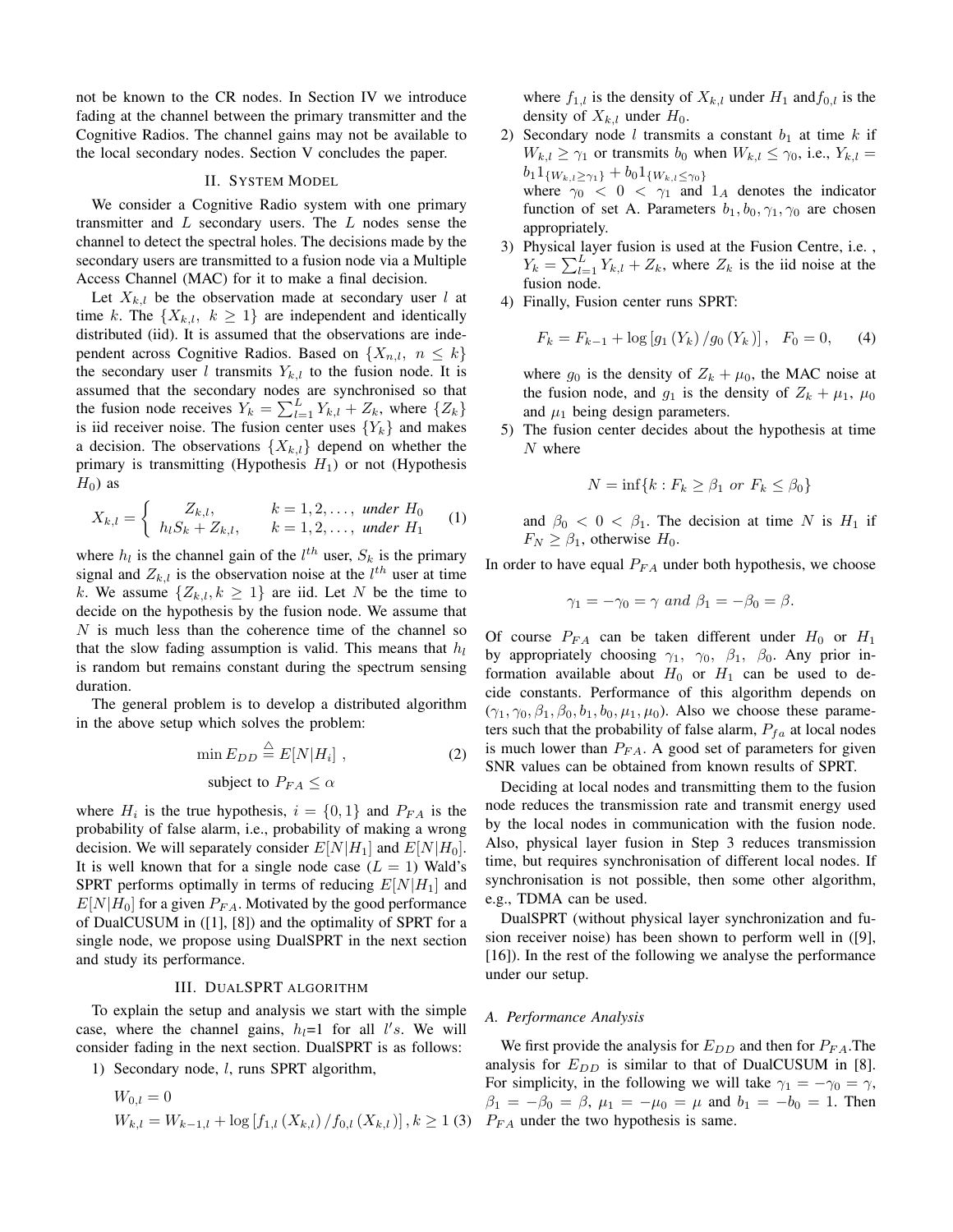$E_{DD}$  *Analysis:* At the fusion node  $F_k$  crosses  $\beta$  under  $H_1$  when a sufficient number of local nodes transmit  $b_1$ . The dominant event occurs when the number of local nodes transmitting are such that the mean drift of the random walk  $F_k$  will just have turned positive. In the following we find the mean time to this event and then the time to cross  $\beta$  after this. The  $E_{DD}$  analysis is same under hypothesis  $H_0$  and  $H_1$ . Hence we provide the analysis for  $H_1$ .

At secondary node *l* SPRT  $\{W_{k,l}, k \geq 0\}$  is a random walk. Let  $\delta_l = E_{H_1}[\log(f_1(X_{k,l})/f_0(X_{k,l}))]$ ,  $\sigma_l^2 =$  $Var[log[f_1(X_{k,l})/f_0(X_{k,l})]]$ . We know  $\delta_l > 0$ . The time  $\tau_{\gamma,l}$  for  $W_{k,l}$  at each local node to cross the threshold  $\gamma$ satisfies  $E[\tau_{\gamma,l}] \sim \gamma/\delta_l$  for large values of  $\gamma$  (needed for small  $P_{FA}$ . Then by central limit theorem we can show that at each node l

$$
\tau_{\gamma,l} \sim \mathcal{N}\left(\frac{\gamma}{\delta_l}, \frac{\sigma_l^2 \gamma}{\delta_l^3}\right). \tag{5}
$$

Let  $\rho_j$  be the drift of the fusion center SPRT,  $F_k$  when j local nodes are transmitting,  $t_j$  be the point at which the drift of  $F_k$ changes from  $\rho_{j-1}$  to  $\rho_j$  and  $\overline{F}_j = E[F_{t_j-1}]$ , the mean value of  $F_k$  just before transition epoch  $t_i$ . Suppose j nodes need to transmit before the SPRT at FC has drift  $\rho_i$  positive. Then

$$
E_{DD} \approx E[t_j] + \frac{\beta - \bar{F}_j}{\rho_j} \tag{6}
$$

For the above analysis for  $E_{DD}$  we followed the analysis of DualCUSUM in [8]. However there are some difference in the SPRT at the fusion center here from the DualCUSUM in [8]. But comparison with simulations show that we will get an acceptable approximations.

 $P_{FA}$  *Analysis:* It can be easily verified that  $t_k$ , defined earlier is the  $k^{th}$  order statistics of L iid random variables,  $\tau_{\gamma,l}$  (first passage time to threshold  $\gamma$  by the  $l^{th}$  node, whose probability density function is given in (5)). Then  $P_{FA}$  when  $H_1$  is the true hypothesis is given by,

$$
P_{H_1}(False \text{ alarm}) = P_{H_1}(False \text{ alarm before } t_1) \quad (7)
$$

$$
+ P_{H_1}(False \text{ alarm between } t_1 \text{and } t_2)
$$

$$
+P_{H_1}(False \, alarm \, between \, t_2 \, and \, t_3)+....
$$

One expects that the first term in (7) should be the dominant term. This is because  $P_{fa}$  is much smaller than  $P_{FA}$  and hence after  $t_1$ , the drift of  $F_k$  will be more positive. Therefore the probability of false alarm goes down. We have verified this from simulations also. Hence we focus on the first term.

Let 
$$
S_k = \log [g_1(Y_k)/g_0(Y_k)]
$$
 and  $\theta = \beta/2\mu$ .

Therefore  $F_k = S_1 + S_2 + \dots + S_k$ . Every  $S_i, 1 \leq i \leq k$  has a common term  $2\mu$  (in case of Gaussian  $g_1$  and  $g_0$ ), thus changing the threshold to  $\theta = \frac{\beta}{2\mu}$ . Then

 $P_{H_1}(FA\ before\ t_1)$ 

$$
= \sum_{k=1}^{\infty} P\Big[ \{F_k < -\theta\} \cap_{n=1}^{k-1} \{F_n > -\theta\} | t_1 > k \Big] P[t_1 > k]
$$
  
\n
$$
= \sum_{k=1}^{\infty} \Big( P[F_k < -\theta | \cap_{n=1}^{k-1} \{F_n > -\theta\}] P[\cap_{n=1}^{k-1} \{F_n > -\theta\}] \Big)
$$
  
\n
$$
P[t_1 > k]
$$
  
\n
$$
\stackrel{(A)}{=} \sum_{k=1}^{\infty} \Big( P[F_k < -\theta | F_{k-1} > -\theta] P[\inf_{1 \le n \le k-1} F_n > -\theta] \Big)
$$
  
\n
$$
P[t_1 > k]
$$
  
\n
$$
\ge \sum_{k=1}^{\infty} \Big( \int_{c=0}^{2\theta} P[S_k < -c] f_{F_{k-1}} \{-\theta + c\} dc \Big)
$$
  
\n
$$
\Big( 1 - 2P[F_{k-1} < -\theta] \Big) \Big( \prod_{l=1}^{L} (1 - \Phi_{\tau_{\gamma,l}}(k)) \Big)
$$

where  $\Phi_{\tau_{\gamma,l}}$  is the Cumulative Distribution Function of  $\tau_{\gamma,l}$ . As we are considering only  $\{F_k, k \leq t_1\}$ , we remove the dependencies on  $t_1$ . (A) is because of the Markov property of the random walk. (B) is due to the independence of  $\tau_{\gamma,l}$ forming  $t_1$  and the inequality,

$$
P[\sup_{k \le n} F_k \ge \theta] \le 2P[F_n \ge \theta]
$$

for the Gaussian random walk  $F_k$  [4]. Similary we can write an upper bound by replacing  $P[\bigcap_{n=1}^{k-1} \{F_n > -\theta\}]$  with  $P[F_{k-1} > -\theta]$ . In Table I we compare the lower bound on  $P_{FA}$  with the simulation results. We can make this lower bound tighter if we do the same set of analysis for the Gaussian random walk between  $t_1$  and  $t_2$  with appropriate changes and add to the results we already obtained.

# *B. Example*

We apply the DualSPRT on the following example and compare the  $E_{DD}$  and  $P_{FA}$  via analysis provided above with the simulation results. We assume that the pre-change distribution  $f_0$  and the post-change distribution  $f_1$  are Gaussian with different means. This model is relevant when the noise and interference are log-normally distributed [20]. This is a useful model when  $X_{k,l}$  is the sum of energy of a large number of observations at the secondary node at low SNR.

Parameters used for simulation are as follows: There are 5 secondary nodes, ( $L = 5$ ),  $f_0 \sim \mathcal{N}(0, 1)$  and  $f_1 \sim \mathcal{N}(1, 1)$ , where  $\mathcal{N}(a, b)$  denote Gaussian distribution with mean a and variance b. Also  $f_0 = f_{0,l}$  and  $f_1 = f_{1,l}$  for  $1 \le l \le L$ ,  $\gamma_1 =$  $-\gamma_0 = \gamma$ ,  $\beta_1 = -\beta_0 = \beta$ ,  $\mu_1 = -\mu_0 = \mu$  and  $b_1 = -b_0 = 1$ . The  $P_{FA}$  and the corresponding  $E_{DD}$  are provided in Table I. The parameters are chosen to provide good performance for the given  $P_{FA}$ . The table also provides the results obtained via analysis.

# *C. Analysis for different SNRs*

The above analysis is for the case when  $X_{k,l}$  have the same distribution for different  $l$  under the hypothesis  $H_0$  and  $H_1$ . However in practice the  $X_{k,l}$  for different local nodes l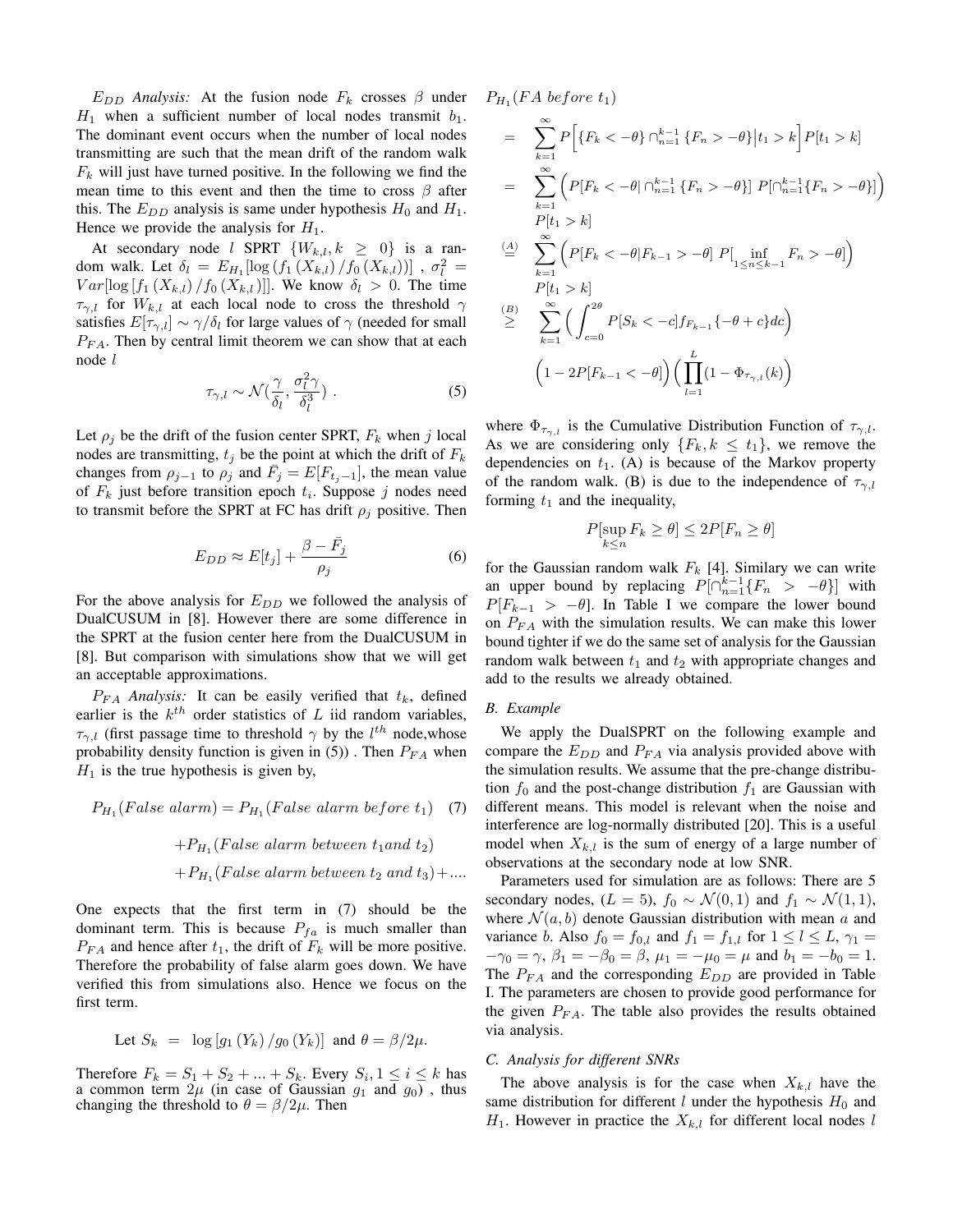| hyp | $P_{FA}Sim.$ | $P_{FA}$ Anal. | $E_{DD}Sim.$ | $E_{DD} Anal.$ |
|-----|--------------|----------------|--------------|----------------|
| H1  | 0.00125      | 0.0012         | 15.6716      | 16.4216        |
| H1  | 0.01610      | 0.0129         | 13.928       | 12.6913        |
| H0  | 0.0613       | 0.0497         | 11.803       | 10.583         |
| H0  | 0.0031       | 0.0027         | 15.1766      | 14.830         |

DUALSPRT: COMPARISON OF  $E_{DD}$  and  $P_{FA}$  obtained via analysis (LOWER BOUND ON THE DOMINATING TERM) AND SIMULATION

will often be different because their receiver noise can have different variances and / or the path losses from the primary transmitter to the secondary nodes can be different. The above analysis for this case needs slight changes for  $E_{DD}$  as well as  $P_{FA}$ .

For the analysis of  $E_{DD}$  one difference is that  $\tau_{\gamma,l}$ ,  $l =$  $1, \ldots, L$  are no longer iid. Now the iterative scheme used in Section III A to calculate  $E_{t_j}$  and  $\bar{F}_j$  does not work. Thus, knowing the minimum number of local nodes needed to make the mean drift of  $F_k$  positive (say it is  $i^*$ ), we compute the mean of the  $i^*$  order statistics of the independent random variable  $\tau_{\gamma,l}$ ,  $l = 1, \ldots, L$  via [3]. Then we approximate the  $E_{DD}$  by

$$
E[t_{i^*}] + \frac{\beta - \left(\frac{E[t_{i^*}] - E[t_{i^*} - 1]}{\rho_{i^*} - 1}\right)}{\rho_{i^*}} \tag{8}
$$

For  $P_{FA}$  analysis we need the distribution of the first order statistics  $t_1$  for  $\tau_{\gamma,l}$ ,  $l = 1 \dots, L$  and then use the method proposed in Section III A.

We provide an example to verify the accuracy of the performance analysis provided above.

# *D. Example*

There are five secondary nodes with primary to secondary channel gain being 0, -1.5, -2.5, -4 and -6 dB respectively (corresponding post change means are 1, 0.84, 0.75, 0.63, 0.5).  $f_0 \sim \mathcal{N}(0, 1), f_0 = f_{0,l}$  for  $1 \leq l \leq L$ . Table II provides the  $E_{DD}$  and  $P_{FA}$  via analysis and simulations. We see a good match.

| $P_{FA} Sim.$ | $P_{FA}$ Anal. | $E_{DD}Sim.$ | $E_{DD} Anal.$ |
|---------------|----------------|--------------|----------------|
| $26.68e -$    | $27.51e-4$     | 36.028       | 34.634         |
| $18.78e - 4$  | $19.85e - 4$   | 44.319       | 43.290         |
| 36.30e        | 35.16 <i>e</i> | 27.770       | 25.977         |

TABLE II

DUALSPRT FOR DIFFERENT SNR'S BETWEEN THE PRIMARY AND THE SECONDARY USERS: COMPARISON OF  $E_{DD}$  and  $P_{FA}$  obtained via ANALYSIS AND SIMULATION.

# *E. Different and unknown SNRs*

Next we consider the case where the received signal power is fixed but not known to the local Cognitive Radio nodes. This can happen if the transmit power of the primary is not known and / or there is unknown shadowing. Now we limit ourselves to the energy detector where the observations  $X_{k,l}$ are a summation of energy of N samples received by the  $l^{th}$ Cognitive Radio node. Then for somewhat large  $N$ , the pre and post change distributions of  $X_{k,l}$  can be approximated by Gaussian distributions:  $f_{0,l} \sim \mathcal{N}(\sigma^2, 2\sigma^4/N)$  and  $f_{1,l} \sim$  $\mathcal{N}(P_l + \sigma^2, 2(P_l + \sigma^2)^2/N)$ , where  $P_l$  is the received power at the  $l^{th}$  CR node and noise  $Z_{k,l} \sim \mathcal{N}(0, \sigma^2)$ . Under low

SNR conditions  $(P_l + \sigma^2)^2 \approx \sigma^4$  and hence  $X_{k,l}$  are Gaussian distributed with mean change under  $H_0$  and  $H_1$ . Now taking  $X_{k,l} - \sigma^2$  as the data for the detection algorithm at the  $l^{th}$ node, since  $P_l$  is unknown we can formulate this problem as a sequential hypothesis testing problem with

$$
H_0: \theta = 0 \; ; \; H_1: \theta \ge \theta_1 \; . \tag{9}
$$

where  $\theta$  is  $P_l$  and  $\theta_1$  is appropriately chosen. The problem

$$
H_0: \theta \le \theta_0 \; ; \; H_1: \theta \ge \theta_1 \; , \tag{10}
$$

subject to the error constraints

$$
P_{\theta}\lbrace reject H_0 \rbrace \le \alpha \ for \ \theta \le \theta_0 \tag{11}
$$

$$
P_{\theta}\lbrace reject H_1 \rbrace \leq \beta \ for \ \theta \geq \theta_1
$$

for exponential family of distributions is well studied in ([11], [12]). The following algorithm of Lai is asymptotically Bayes optimal [11] and hence we use it at the local nodes instead of SPRT. Let  $\theta \in A = [a_1, a_2]$ . Define

$$
W_{n,l} = max\left[\sum_{k=1}^{n} \log \frac{f_{\hat{\theta_n}}(X_k)}{f_{\theta_0}(X_k)}, \sum_{k=1}^{n} \log \frac{f_{\hat{\theta_n}}(X_k)}{f_{\theta_1}(X_k)}\right], \quad (12)
$$

$$
N(g, c) = \inf \{ n : W_{n,l} \ge g(nc) \}, \qquad (13)
$$

where  $q()$  is a time varying threshold and c is the cost assigned for each observation. Its approximate expression is given in [11]. At time  $N(g, c)$  decide upon  $H_0$  or  $H_1$  according as

$$
\hat{\theta}_{N(g,c)} \leq \theta^* \text{ or } \hat{\theta}_{N(g,c)} \geq \theta^* ,
$$

where  $\theta^*$  is obtained by solving  $I(\theta^*, \theta_0) = I(\theta^*, \theta_1)$ , and  $I(\theta, \lambda)$  is the Kullback-Leibler information number. Also for Gaussian  $f_0$  and  $f_1$ ,  $\hat{\theta}_n = max\{a_1, min[S_n/n, a_2]\}.$ 

The choice of  $\theta_1$  in (9) affects the performance of  $E[N|H_0]$ and  $E[N|H_1]$  for the algorithm (12)-(13), where  $N = N(g, c)$ . For our case where  $H_0$ :  $\theta = 0$ , unlike in (10) where  $H_0$ :  $\theta \leq 0$ ,  $E[N|H_0]$  largely depends upon the value  $\theta_1$ . As  $\theta_1$ increases,  $E[N|H_0]$  decreases and  $E[N|H_1]$  increases. If  $P_l \in$  $[\underline{P}, \overline{P}]$  for all l then a good choice of  $\theta_1$ , is  $(\overline{P} - \underline{P})/2$ .

In the distributed setup with received power at the local nodes unknown, the local nodes will use the Lai's algorithm mentioned above while the fusion node runs the SPRT. All other details remain same. We call this algorithm GLR-SPRT.

The performance of GLR-SPRT is compared with Dual-SPRT (where the received powers are assumed known at the local nodes) for Example III D in Table III. Interestingly  $E[N|H_1]$  for GLR-SPRT is actually lower than for DualSPRT but  $E[N|H_0]$  is higher. However it probably is because we have used the same thresholds at each local node in DualSPRT which is not optimal in this asymmetric statistics case.